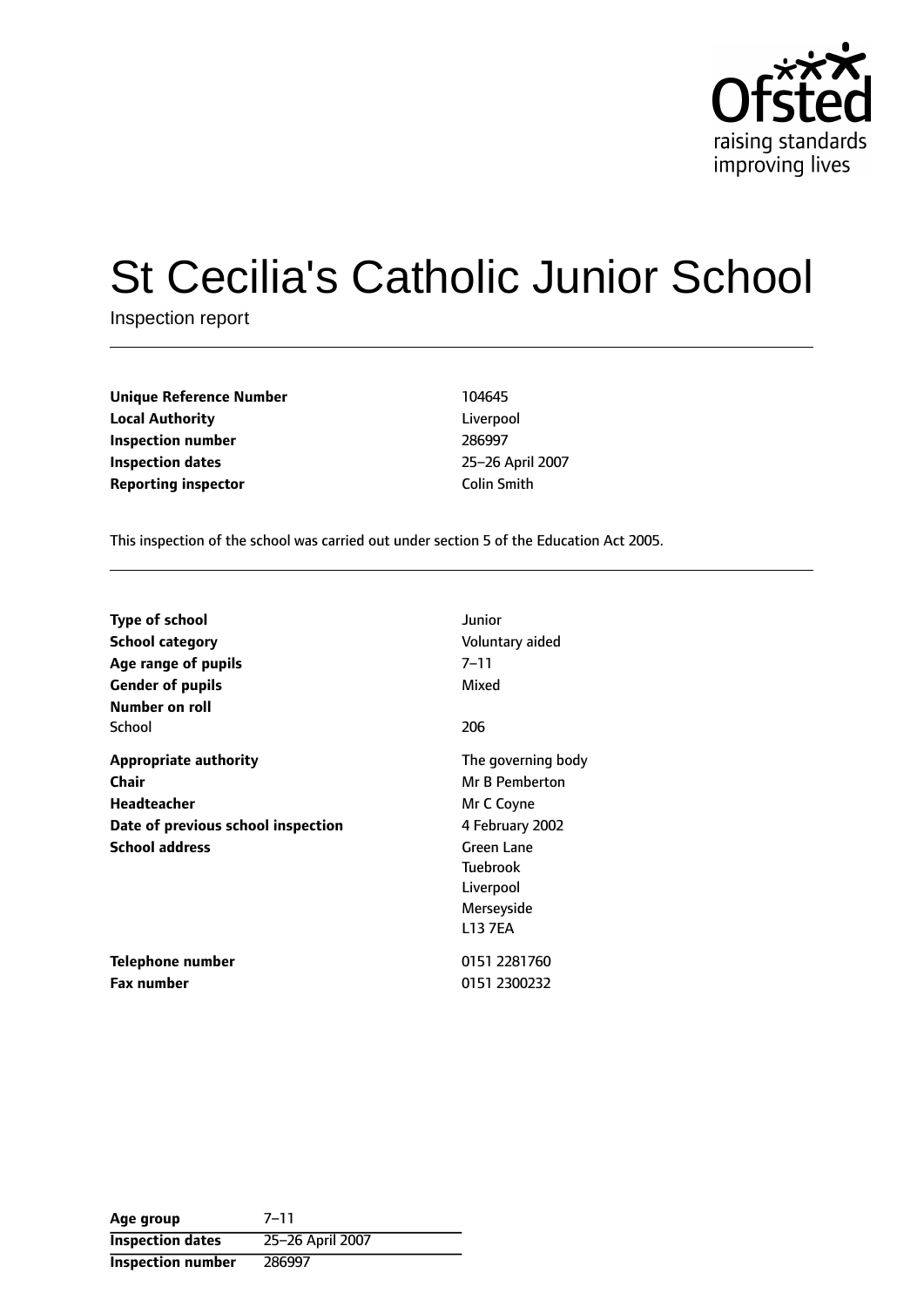.

© Crown copyright 2007

#### Website: www.ofsted.gov.uk

This document may be reproduced in whole or in part for non-commercial educational purposes, provided that the information quoted is reproduced without adaptation and the source and date of publication are stated.

Further copies of this report are obtainable from the school. Under the Education Act 2005, the school must provide a copy of this report free of charge to certain categories of people. A charge not exceeding the full cost of reproduction may be made for any other copies supplied.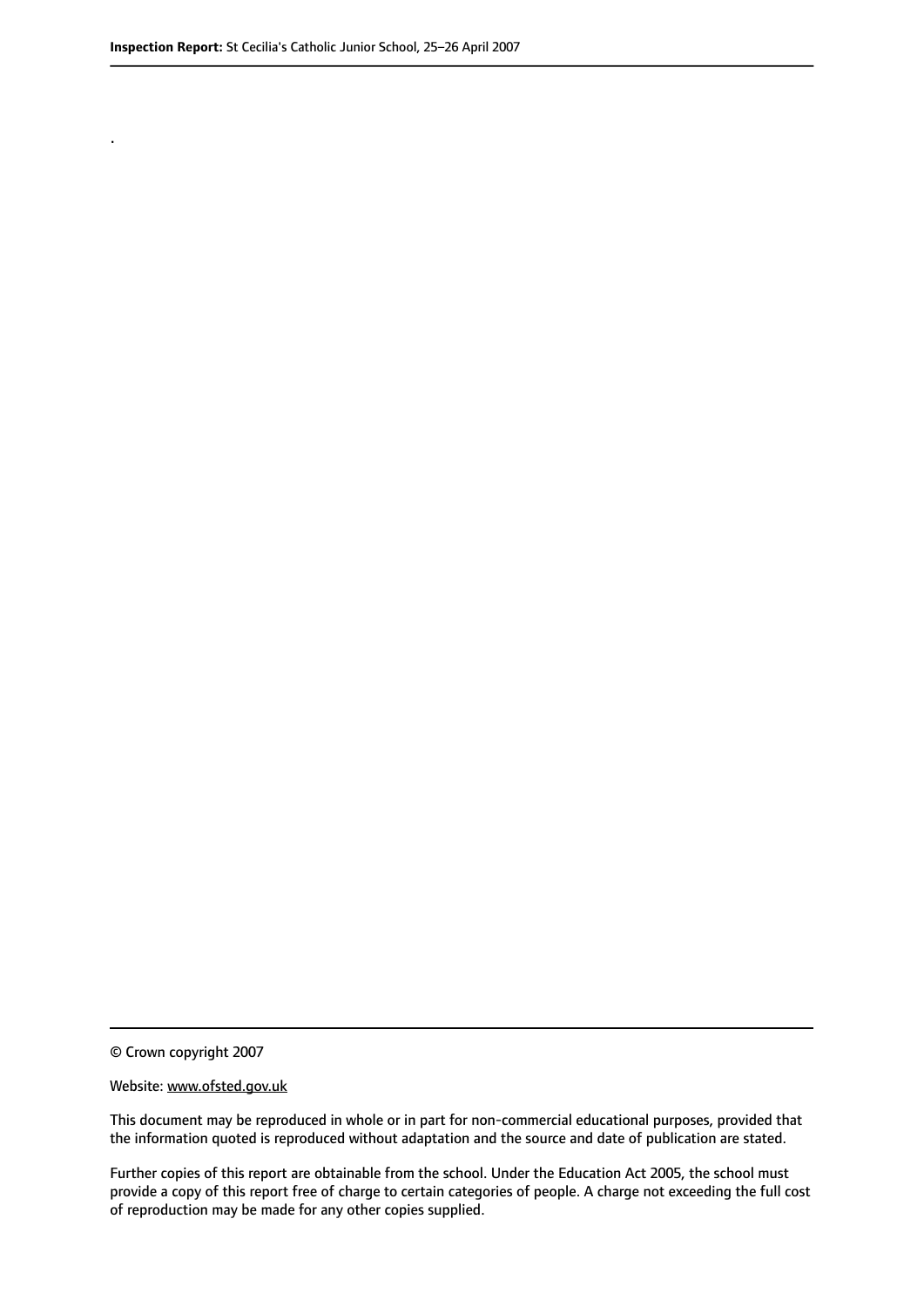# **Introduction**

The inspection was carried out by two Additional Inspectors.

# **Description of the school**

This is an average sized school situated in an area of social disadvantage. The proportion of pupils with learning difficulties and/or disabilities is above average. The proportion of pupils entitled to free school meals is also above average. The vast majority of the pupils are of White British heritage. A small number are of Indian and Asian heritage or from mixed backgrounds and all of them speak English.

# **Key for inspection grades**

| Grade 1 | Outstanding  |
|---------|--------------|
| Grade 2 | Good         |
| Grade 3 | Satisfactory |
| Grade 4 | Inadequate   |
|         |              |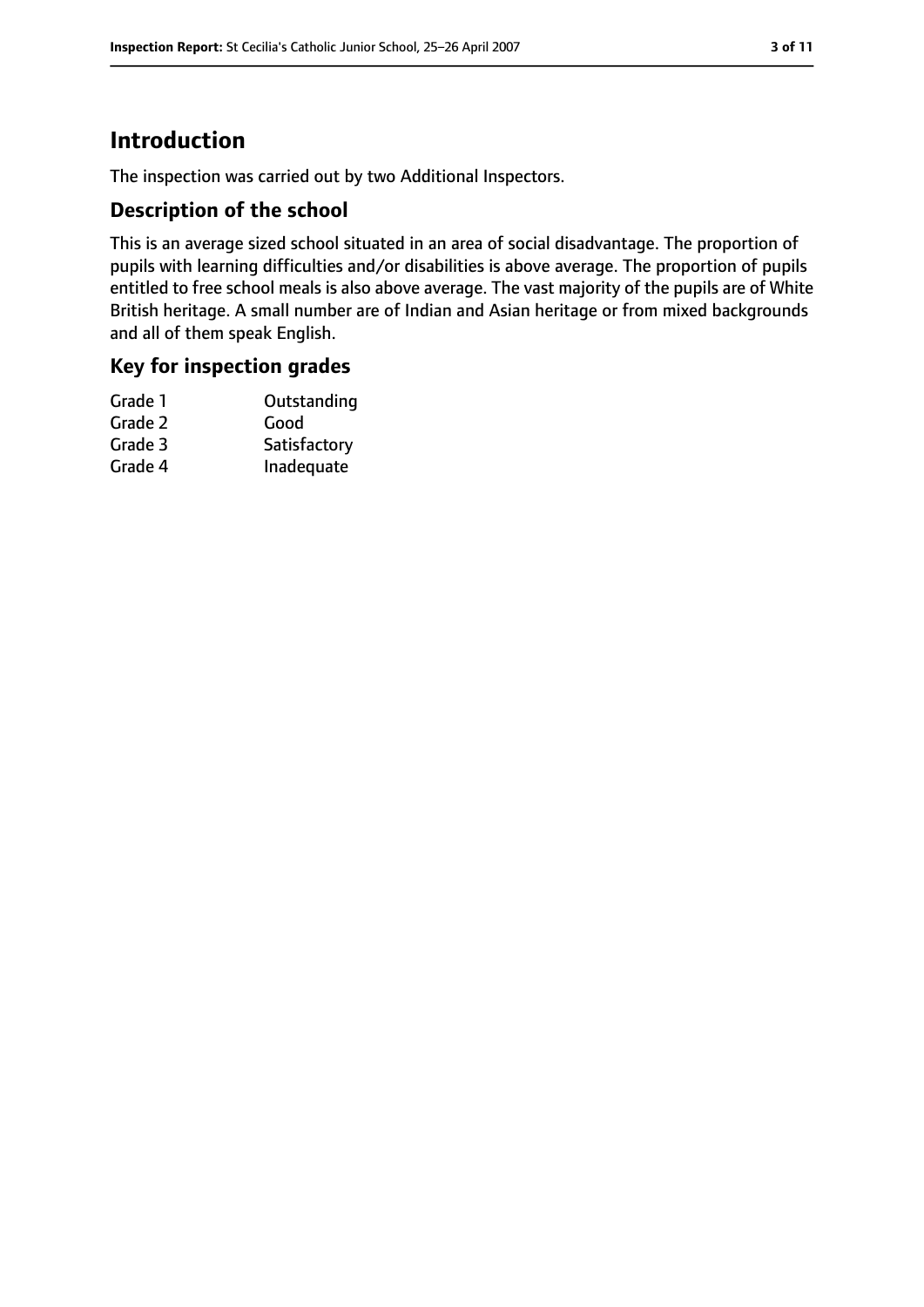# **Overall effectiveness of the school**

#### **Grade: 2**

St Cecilia's is a successful school that provides good value for money. The school's greatest strength is its extremely caring atmosphere, which is widely appreciated by all members of the school community. The way the school works alongside parents and health professionals to promote pupils' well-being is exemplary. As one parent so aptly put it, 'All staff are highly committed and dedicated to the education and well-being of every child'. The level of care, guidance and support provided is outstanding. In this school every child matters. Safeguarding pupils is an extremely high priority. Teachers and support staff are very effective in removing barriers to learning. Consequently, even the most vulnerable pupils feel valued and grow in confidence. These factors make a significant contribution to pupils' good personal development. Their behaviour is excellent, they are equipped to lead healthy lifestyles and they show an acute sense of social responsibility.

Pupils achieve well and standards are above average overall. Achievement in mathematics and science is in the top 10% nationally. Standards and achievement in writing have fallen short of national and school expectations in recent years. Consequently, standards in English are only average even though pupils' reading skills are good. Determined efforts are being made to raise standards in writing and with some success. This is evident in the written work in pupils' books. However, when planning lessons, teachers do not always provide sufficiently challenging activities to fully extend the learning of the more able pupils.

Teaching and learning are good overall and outstanding in Year 6. Pupils in all classes produce carefully organised work in response to the extremely constructive and helpful advice they are given. This explains why they usually learn successfully. Occasionally, a lack of pace or challenge in lessons hampers pupils' learning. This partly arises because checking of the quality of teaching and learning is not as sharply focused as it could be. A good curriculum, impressively enriched by a wide range of additional experiences, makes a major contribution to pupils' enjoyment of school and helps to prepare them well for the future.

The school benefits from good leadership and management. The headteacher is a driving force who sets the standard. By carefully tracking and checking pupils' progress, examining their work and seeking their views, the headteacher and staff are in a good position to identify areas requiring improvement. This is why the school's self-evaluation is accurate in almost all areas. Even where the inspection findings do not fully endorse the school's view of itself, the differences are marginal. There is a determination and commitment amongst staff and governors to maintain the school's successes and remedy any weaknesses. This is reflected in the improvements made since the previous inspection, illustrating the school's good capacity for improvement.

#### **What the school should do to improve further**

- Raise achievement and standards in writing, particularly of the more able pupils.
- Ensure that all lessons have sufficient pace and challenge to raise teaching to consistently good levels across the school.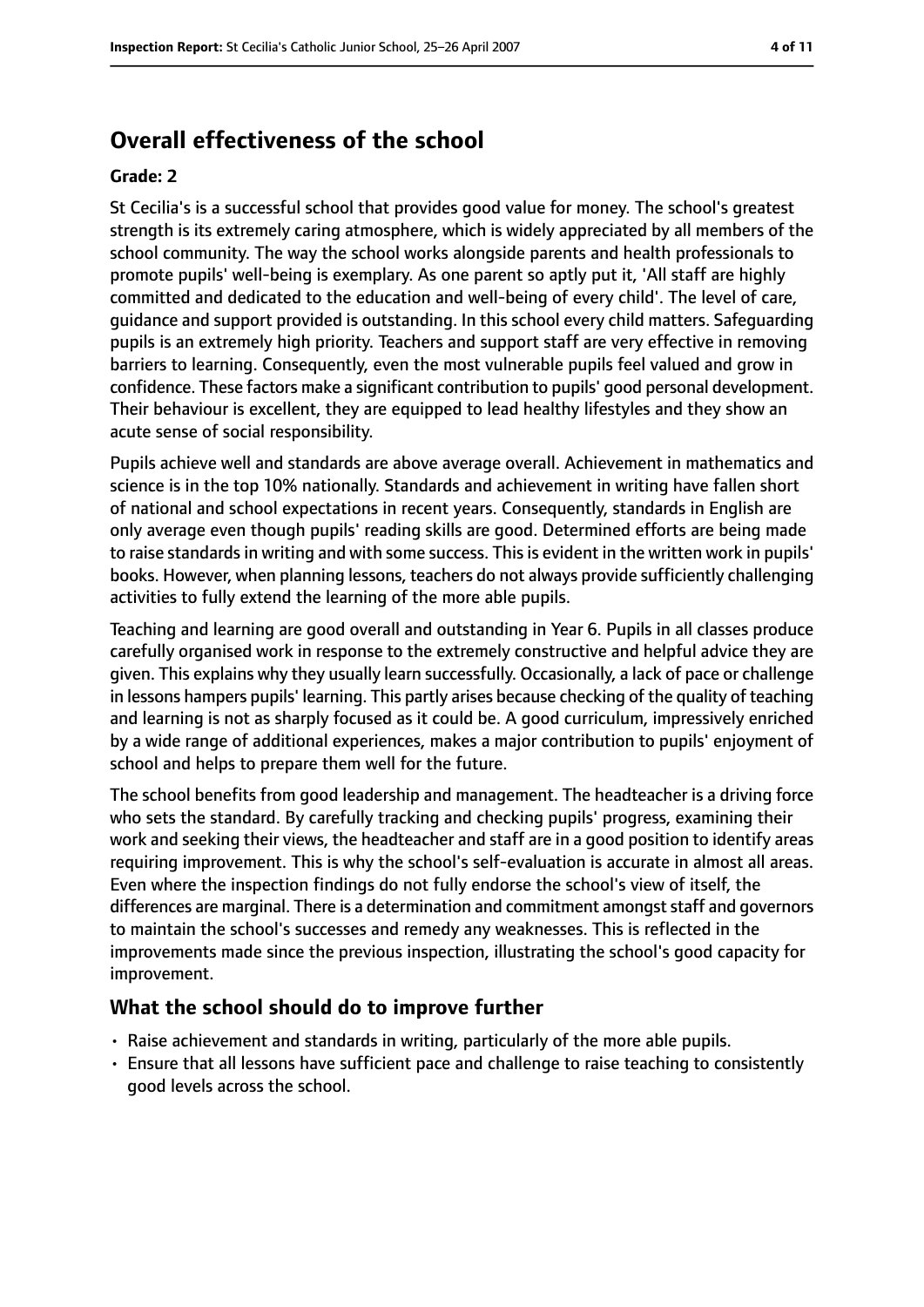# **Achievement and standards**

#### **Grade: 2**

Pupils' knowledge and skills on entering school had been typical for their age until 2005, when attainment started to rise. Standards in the school are also rising as pupils increasingly reach the challenging targets set for them. Given their starting points, pupils achieve well in reading and very well in mathematics and science. Consequently, standards are above average in all of these subjects by the end of Year 6. Standards in English are adversely affected because, in writing, too many of the more able pupils do not reach the higher levels of which they are capable. In the other core subjects, more able pupils achieve well. Pupils with learning difficulties and/or disabilities achieve well, personally and academically, because of the good support they receive. The progress made by the very small number of pupils from minority ethnic backgrounds compares well to that of others in the school.

# **Personal development and well-being**

#### **Grade: 2**

Pupils' personal development is at the heart of the school's mission. Their spiritual, moral, social and cultural development is outstanding. Behaviour is excellent. Friendliness, politeness and helpfulness are qualities in abundance. Through art and music, pupils develop a sense of wonder. In sport, they learn to become team players. Rich multicultural experiences enable them to develop respect for other faiths and customs. As one pupil remarked, 'We're all different black, white, but we're all equal'. They show maturity in working together to prevent any form of bullying or racism. Pupils are eager and proud to carry out their responsibilities as buddies, prefects and school council members. Their contribution to the community is exemplary. Achieving the Healthy Schools Award has successfully raised their awareness of how to stay healthy and keep safe through diet, exercise and avoiding dangers such as drugs. Pupils are being well prepared for the future, despite the weaknesses in their writing. Although pupils enjoy school, attendance is only satisfactory. Successful initiatives are making a difference. Although attendance was below average last year, it has been broadly average this year so far. This is partly why pupils' personal development is good but not outstanding, as the school believes.

# **Quality of provision**

### **Teaching and learning**

#### **Grade: 2**

Lessons are invariably well managed and all teachers expect and insist on pupils giving of their best. Consequently, pupils practise and improve their skills conscientiously and produce a large quantity of accurate and well-presented work in their books. These good work habits pave the way towards successful learning. There are examples of outstanding teaching in Year 6 where pupils are highly stimulated, for example, to use their numeracy skills to calculate the areas of complex shapes. Thorough assessments are made of pupils' learning. The extent to which teachers use the information to set tasks that are well matched to pupils' different learning needs is good overall, but not consistent. As a result, pace and challenge in the lesson are not sufficient, on occasions, to ensure that every pupil is fully engaged and achieving well.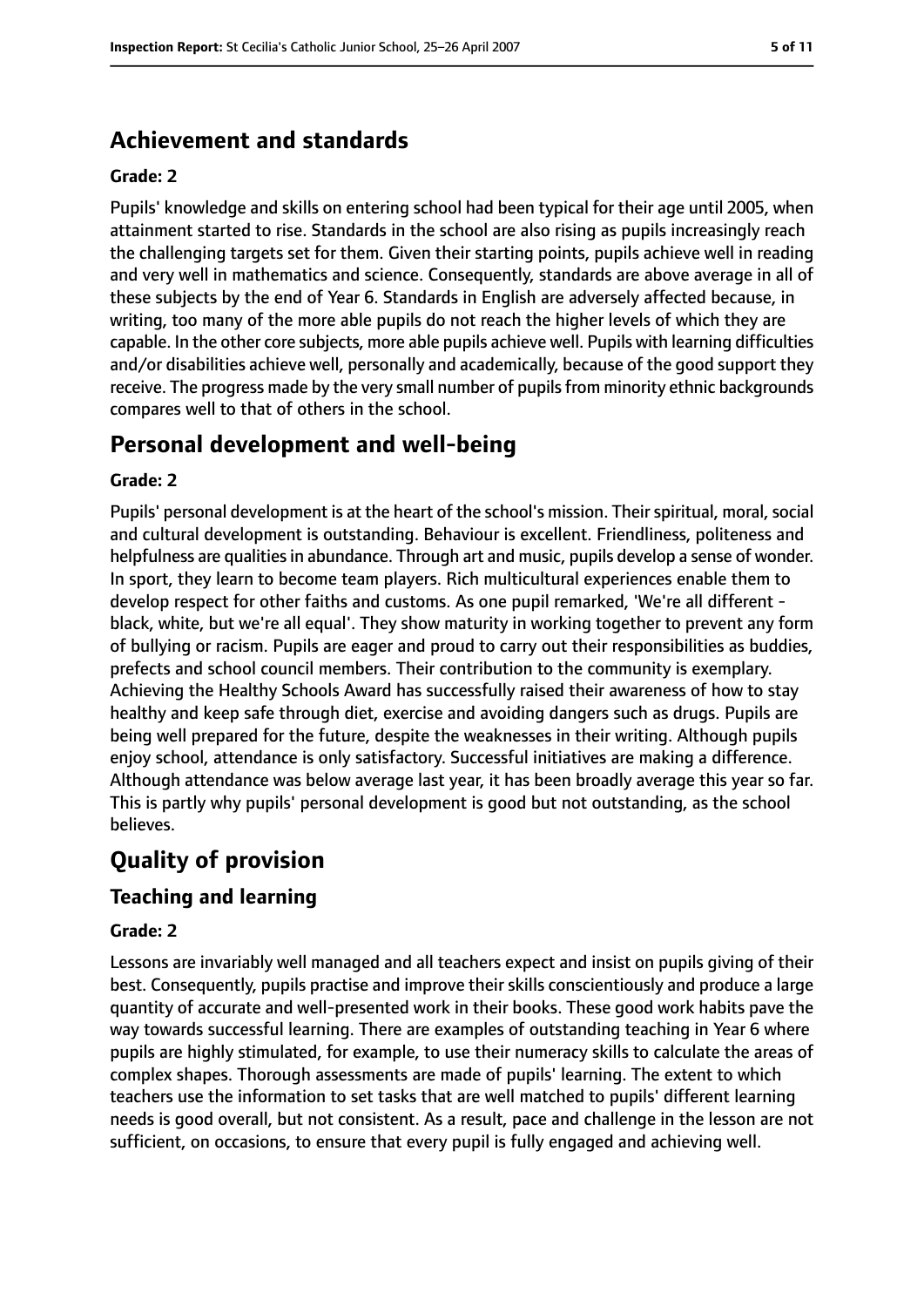# **Curriculum and other activities**

#### **Grade: 2**

Provision in the arts and physical education is outstanding, for which the school has gained awards. These subjects foster creativity and significantly enhance pupils' appreciation of competitive sport and healthy lifestyles. Pupils' experiences are extremely well fostered through a rich assortment of educational visits, residential and extra-curricular activities. These opportunities greatly enhance their understanding of the wider world and increase their enjoyment of school. On the whole, the curriculum is sensitively adapted to cater for pupils' diverse needs. Pupils with learning difficulties and/or disabilities benefit from carefully sequenced tasks designed to strengthen their literacy and numeracy skills. Good opportunities for gifted and talented pupils to participate in workshops in neighbouring high schools help to meet their needs to some extent. However, there is more to do to raise their achievement further, particularly in writing. This is why the curriculum is good but not outstanding, as the school judges it to be.

#### **Care, guidance and support**

#### **Grade: 1**

The exemplary level of care, guidance and support provided changes pupils' lives. Those experiencing difficult home circumstances, often with learning and emotional problems, are extremely well supported. Consequently, their self-esteem and self-respect visibly grow, enabling them to achieve as well as they possibly can. All legal requirements for safeguarding pupils are fully met and strengthened by robust procedures to minimise any risks to their well-being. Strong relationships have been forged between parents, teachers and pupils. Pupils often describe teachers as 'their friends' and trust them implicitly, knowing that they will go to any lengths to support them. Teachers are determined to improve pupils' writing skills. This is evident in the extremely constructive guidance now being provided. Pupils are given information to help them to climb up each rung of the improvement ladder. Consequently, they are acquiring a unique talent for assessing their own progress in all core subjects.

# **Leadership and management**

#### **Grade: 2**

The headteacher's ambition for the school is evident in the clear direction and measurable targets provided. Governors do their utmost to support and check developments to ensure that the principle of equal opportunities is upheld. Staff work together purposefully. For example, improving pupils' problem solving and investigation skills hasraised achievement in mathematics and science substantially since the previous inspection. Improving standards in writing has proved elusive. However, in a determined attempt to remedy this, the tracking of pupils' progress has been taken to new levels. Pupils' individual test results have always been tracked to identify and boost any faltering progress. This year, the results of each class have been calculated and shared with teachers, making them fully aware of their impact on pupils' learning. This is already proving a powerful tool for improvement. School and subject leaders make an important contribution in checking the work of the school. Pupils are interviewed and their work is very carefully scrutinised. This has led to very informative marking and good quality work in pupils' books. However, systems for monitoring teaching are not quite as rigorous, which is why there are some inconsistencies in pace and challenge across the school. The strong emphasis on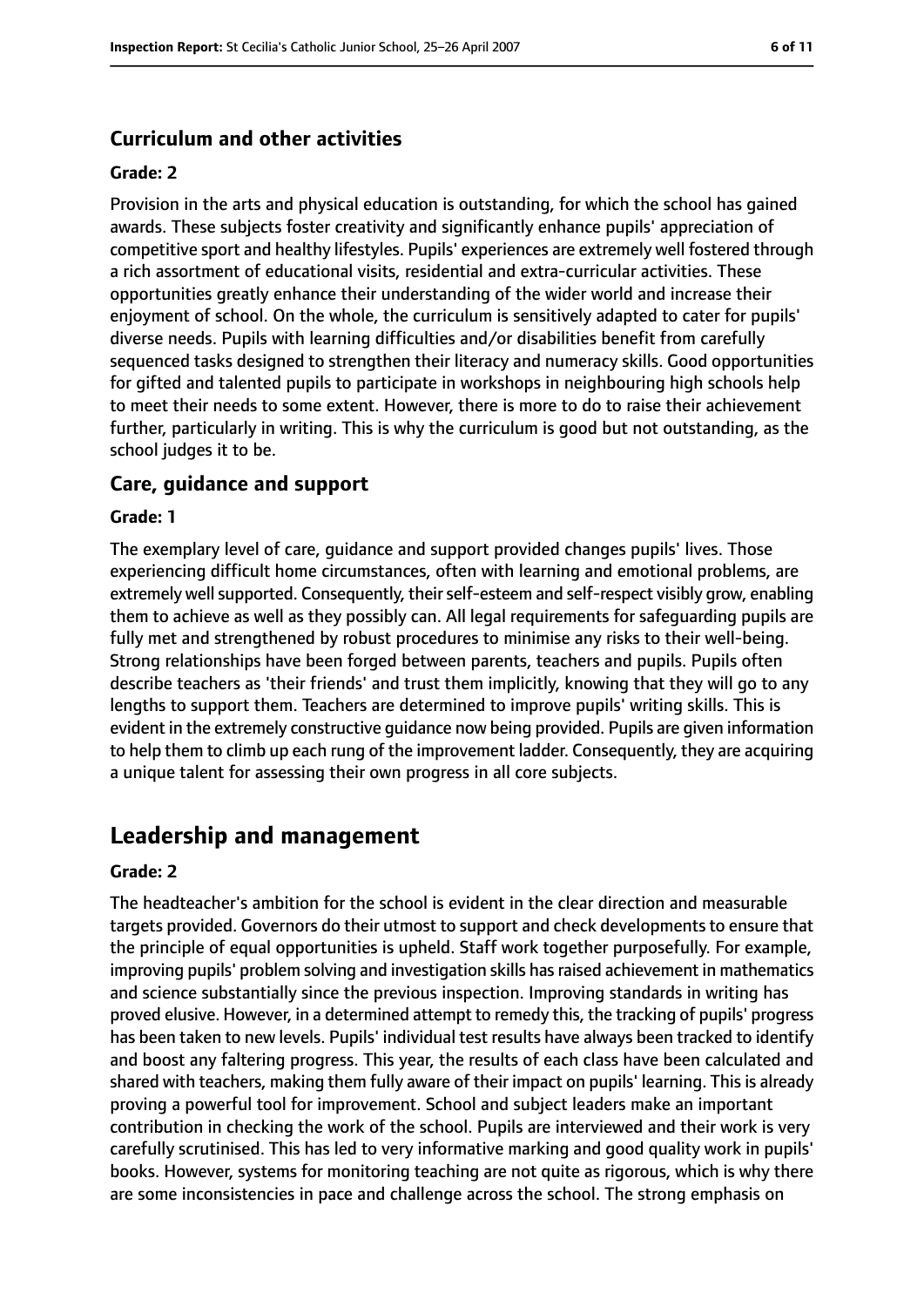raising achievement is equally matched by the promotion of exceptionally high levels of care. The school's warm and supportive atmosphere provides an oasis of calm security, particularly for the most vulnerable pupils.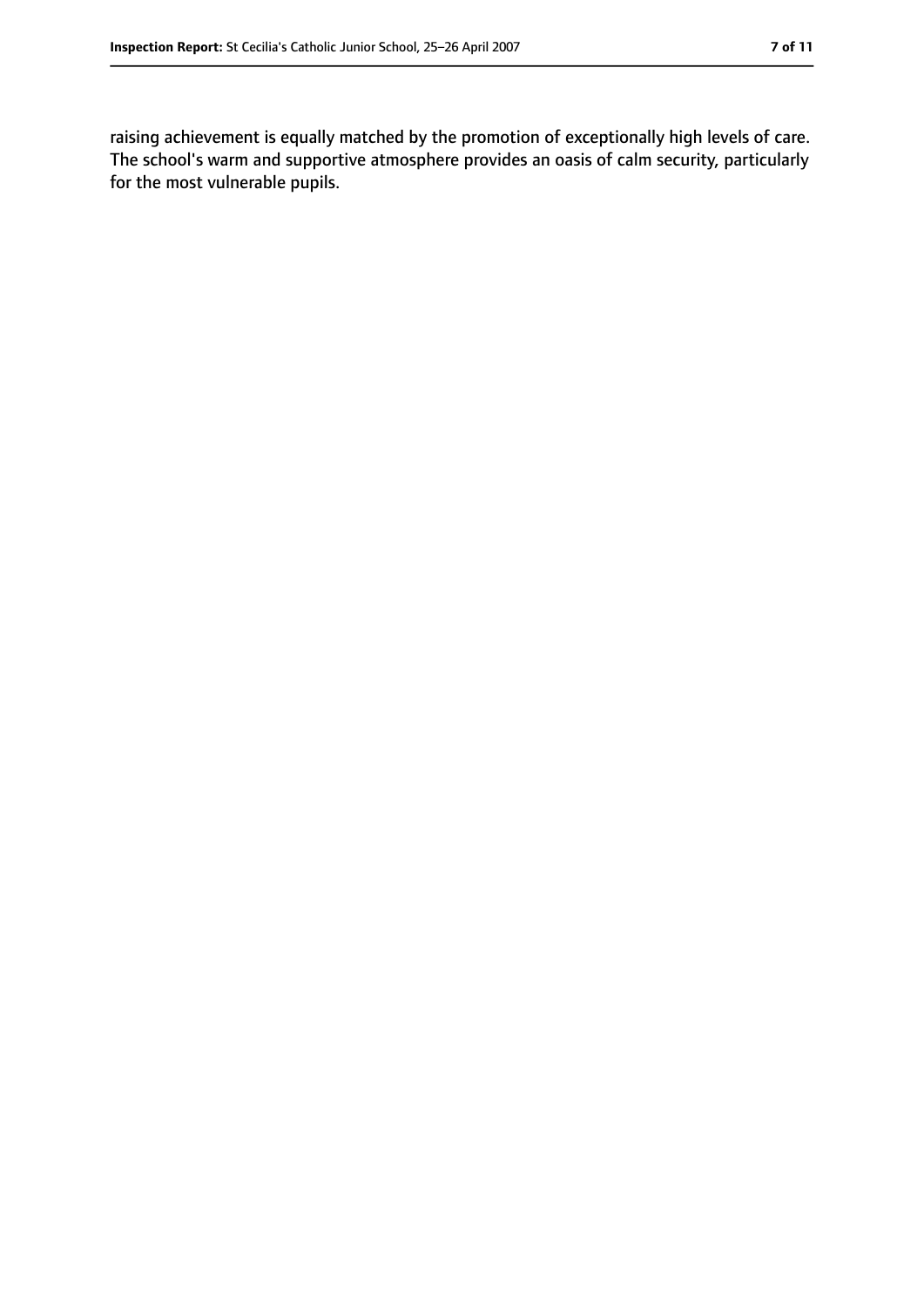**Any complaints about the inspection or the report should be made following the procedures set out in the guidance 'Complaints about school inspection', which is available from Ofsted's website: www.ofsted.gov.uk.**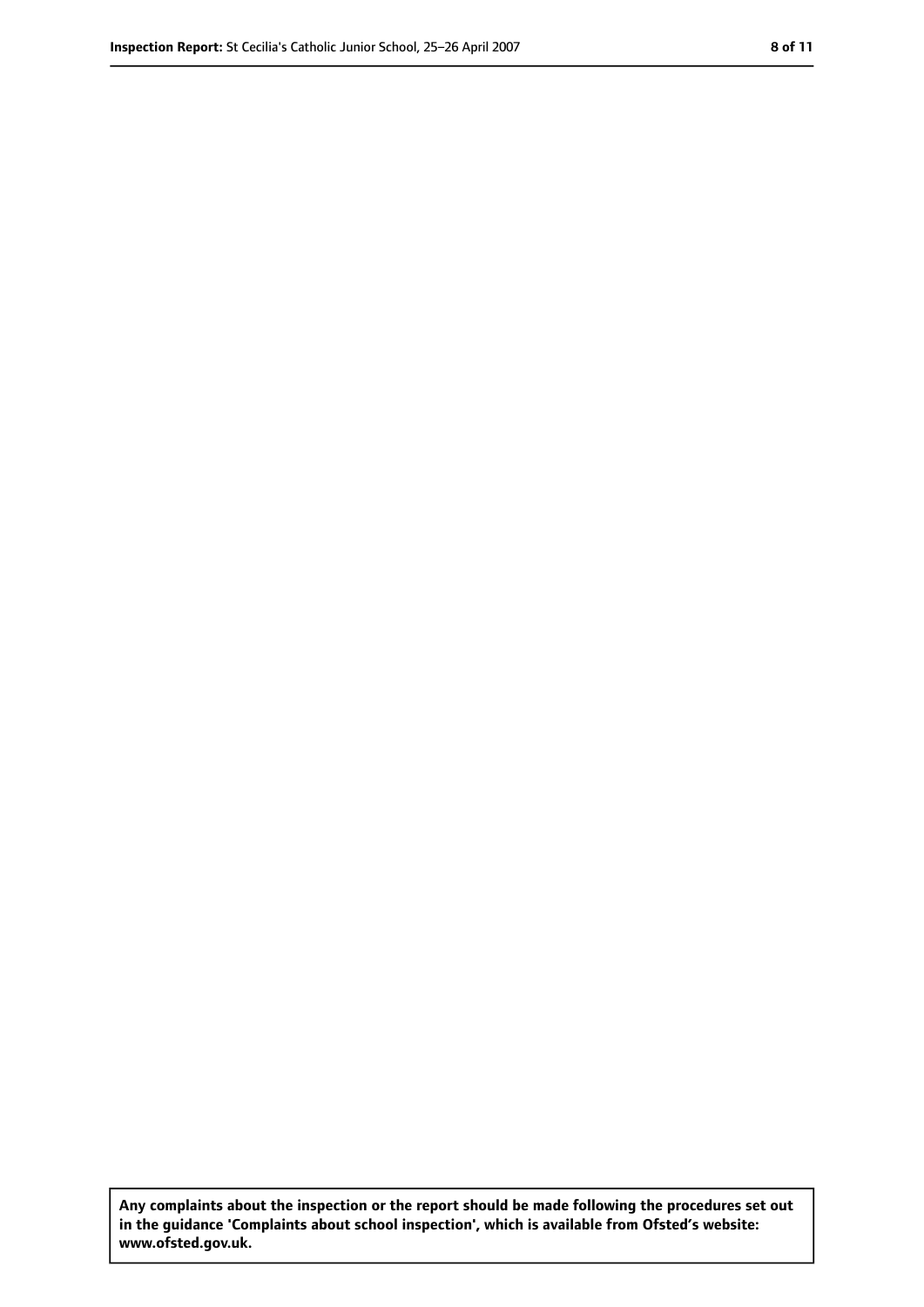#### **Annex A**

# **Inspection judgements**

| Key to judgements: grade 1 is outstanding, grade 2 good, grade 3 satisfactory, and grade 4 | School  |
|--------------------------------------------------------------------------------------------|---------|
| inadequate                                                                                 | Overall |

# **Overall effectiveness**

| How effective, efficient and inclusive is the provision of education, integrated<br>care and any extended services in meeting the needs of learners? |     |
|------------------------------------------------------------------------------------------------------------------------------------------------------|-----|
| How well does the school work in partnership with others to promote learners'<br>well-being?                                                         |     |
| The effectiveness of the school's self-evaluation                                                                                                    |     |
| The capacity to make any necessary improvements                                                                                                      |     |
| Effective steps have been taken to promote improvement since the last<br>inspection                                                                  | Yes |

### **Achievement and standards**

| How well do learners achieve?                                                                               |  |
|-------------------------------------------------------------------------------------------------------------|--|
| The standards <sup>1</sup> reached by learners                                                              |  |
| How well learners make progress, taking account of any significant variations between<br>groups of learners |  |
| How well learners with learning difficulties and disabilities make progress                                 |  |

# **Personal development and well-being**

| How good is the overall personal development and well-being of the<br>learners?                                  |  |
|------------------------------------------------------------------------------------------------------------------|--|
| The extent of learners' spiritual, moral, social and cultural development                                        |  |
| The behaviour of learners                                                                                        |  |
| The attendance of learners                                                                                       |  |
| How well learners enjoy their education                                                                          |  |
| The extent to which learners adopt safe practices                                                                |  |
| The extent to which learners adopt healthy lifestyles                                                            |  |
| The extent to which learners make a positive contribution to the community                                       |  |
| How well learners develop workplace and other skills that will contribute to<br>their future economic well-being |  |

# **The quality of provision**

| How effective are teaching and learning in meeting the full range of the<br>learners' needs?          |  |
|-------------------------------------------------------------------------------------------------------|--|
| How well do the curriculum and other activities meet the range of needs<br>and interests of learners? |  |
| How well are learners cared for, quided and supported?                                                |  |

 $^1$  Grade 1 - Exceptionally and consistently high; Grade 2 - Generally above average with none significantly below average; Grade 3 - Broadly average to below average; Grade 4 - Exceptionally low.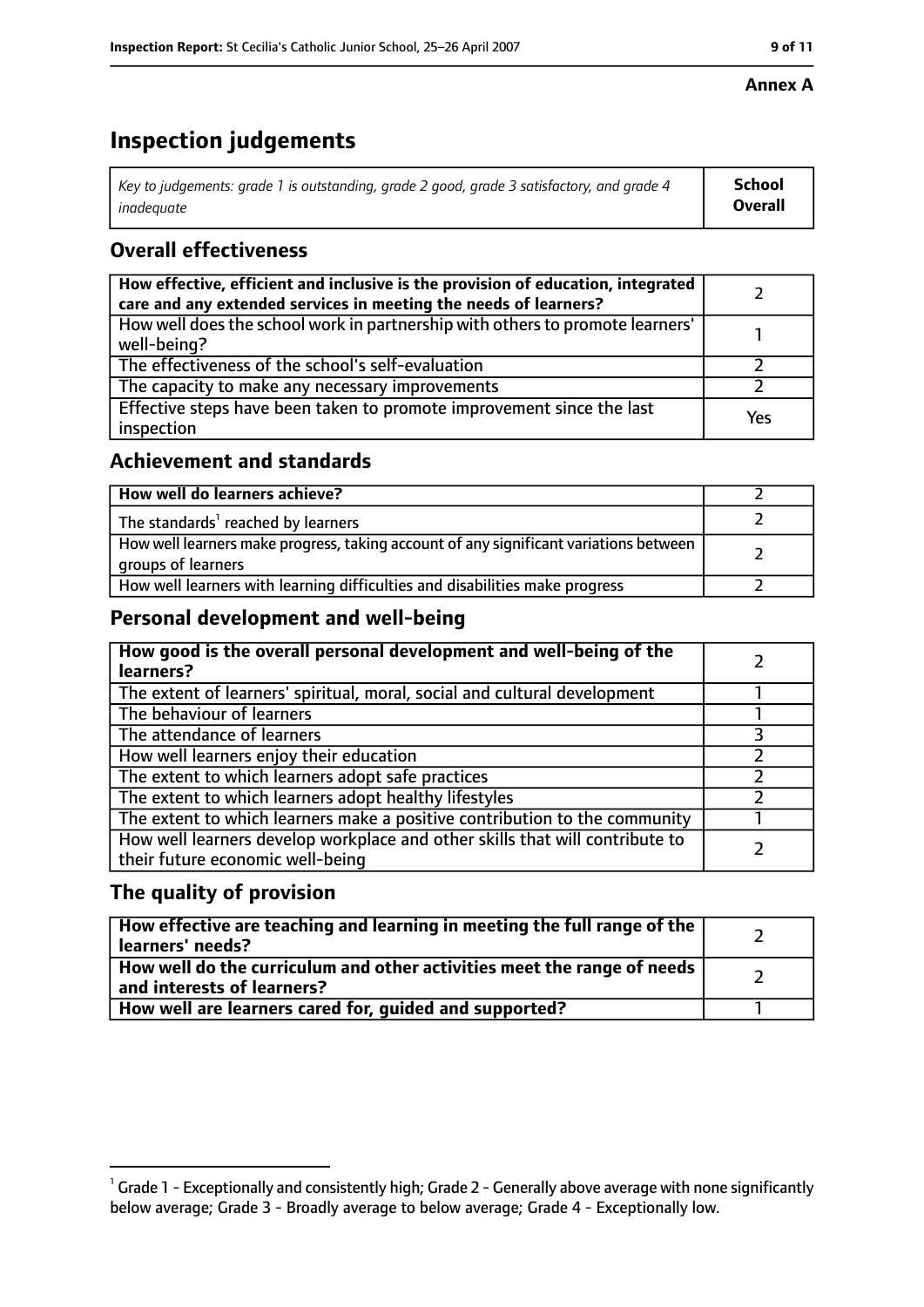#### **Annex A**

# **Leadership and management**

| How effective are leadership and management in raising achievement<br>and supporting all learners?                                              |     |
|-------------------------------------------------------------------------------------------------------------------------------------------------|-----|
| How effectively leaders and managers at all levels set clear direction leading<br>to improvement and promote high quality of care and education |     |
| How effectively performance is monitored, evaluated and improved to meet<br>challenging targets                                                 |     |
| How well equality of opportunity is promoted and discrimination tackled so<br>that all learners achieve as well as they can                     |     |
| How effectively and efficiently resources, including staff, are deployed to<br>achieve value for money                                          | 2   |
| The extent to which governors and other supervisory boards discharge their<br>responsibilities                                                  | 2   |
| Do procedures for safequarding learners meet current government<br>requirements?                                                                | Yes |
| Does this school require special measures?                                                                                                      | No  |
| Does this school require a notice to improve?                                                                                                   | No  |